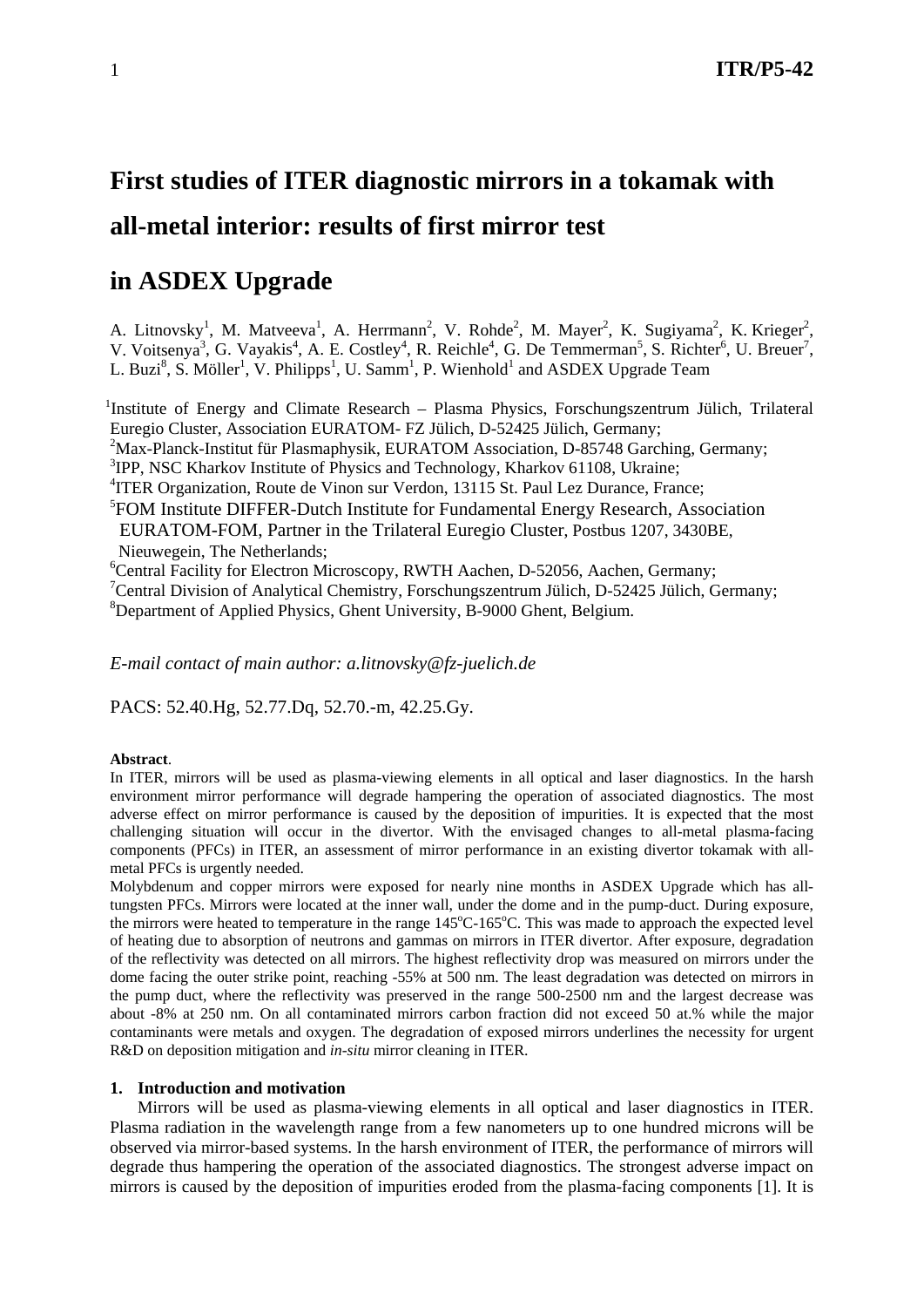expected that the most challenging situation will happen in ITER divertor. With an envisaged change to all-metal plasma-facing components (PFCs) in ITER, an assessment of diagnostic mirror performance in existing divertor tokamak with all-metal PFCs is urgently needed.

The first dedicated test of ITER-candidate diagnostic mirrors in ASDEX Upgrade tokamak (AUG) with all–tungsten PFCs was proposed in 2006 by the International Tokamak Physics Activity (ITPA) Topical Group on Diagnostics, supported by the Specialists Working Group on First Mirrors and has been carried out in the frame of collaboration between Forschungszentrum Jülich (FZJ) and IPP Garching. During this test, sets of ITER-candidate molybdenum and copper mirrors were installed under the dome in the divertor, on the upper baffle area and in a remote area – at the entrance of a pump-duct and exposed for the entire experimental campaign of ASDEX Upgrade 2010-2011. Optical and surface properties of mirrors were studied before and after exposure.

# *2.* **Mirror test in ASDEX-Upgrade**

#### *2.1. Mirrors: description and details of optical and surface characterization*

Four molybdenum and four copper mirrors were used in the experiment. The mirrors were 22 mm in diameter, the diameter of the polished surface was 18 mm and the thickness of the mirror sample was 4 mm. The view of a mirror is shown in Fig. 1.



*Figure 1. View of a diagnostic mirror and locations of measurements: cicrles – locations of measurements of total reflectivity, rectangular spot in the middle of the sample – location of measurement of diffuse reflectivity, small squares – locations of measurements made by Secondary Ion Mass Spectrometry (SIMS), dashed arrow – the location of the scan by Electron Probe MicroAnalysis (EPMA). Solid arrows show the locations of scans using ion-beam analyses (IBA).* 

Optical and surface properties of mirrors were characterized. The characterization comprised measurements of total  $(R_{tot})$  and diffuse  $(R_{diff})$  reflectivity before and after exposure in ASDEX-Upgrade. The difference between total and diffuse reflectivity gives the specular reflectivity:

$$
R_{spec} = R_{tot} - R_{diff}.
$$

Specular reflectivity of mirrors is responsible for the transmission of radiation from the plasma towards the detectors in associated diagnostics. A double-beam spectrophotometer Perkin Elmer Lambda 950 at the MirrorLab<sup>[\\*](#page-1-0)</sup> was used for reflectivity measurements. Reference Mo and Cu mirrors from the same manufacturing batch were kept in desiccators for the entire duration of the experiment to provide data on initial surface elemental composition.

Surface characterization performed on the mirrors after exposure, comprised:

- i. Secondary Ion Mass-Spectrometry (SIMS) measurements performed at the FZJ with ION-ToF IV facility operating with 25 kV  $Bi_3^+$  analyzing beam and 2 keV  $Cs^+$  sputtering beam. SIMS measurements yielded in the depth-resolved elemental distribution of impurities on the mirror surface.
- ii. Profiling of SIMS craters performed with a stylus profiler Dektak 6M at the MirrorLab. Profiling provided quantitative data on the thickness of deposits.

1

<span id="page-1-0"></span>MirrorLab Website: <https://tec.ipp.kfa-juelich.de/mirrorlab/>, access details: mirrorlab@fz-juelich.de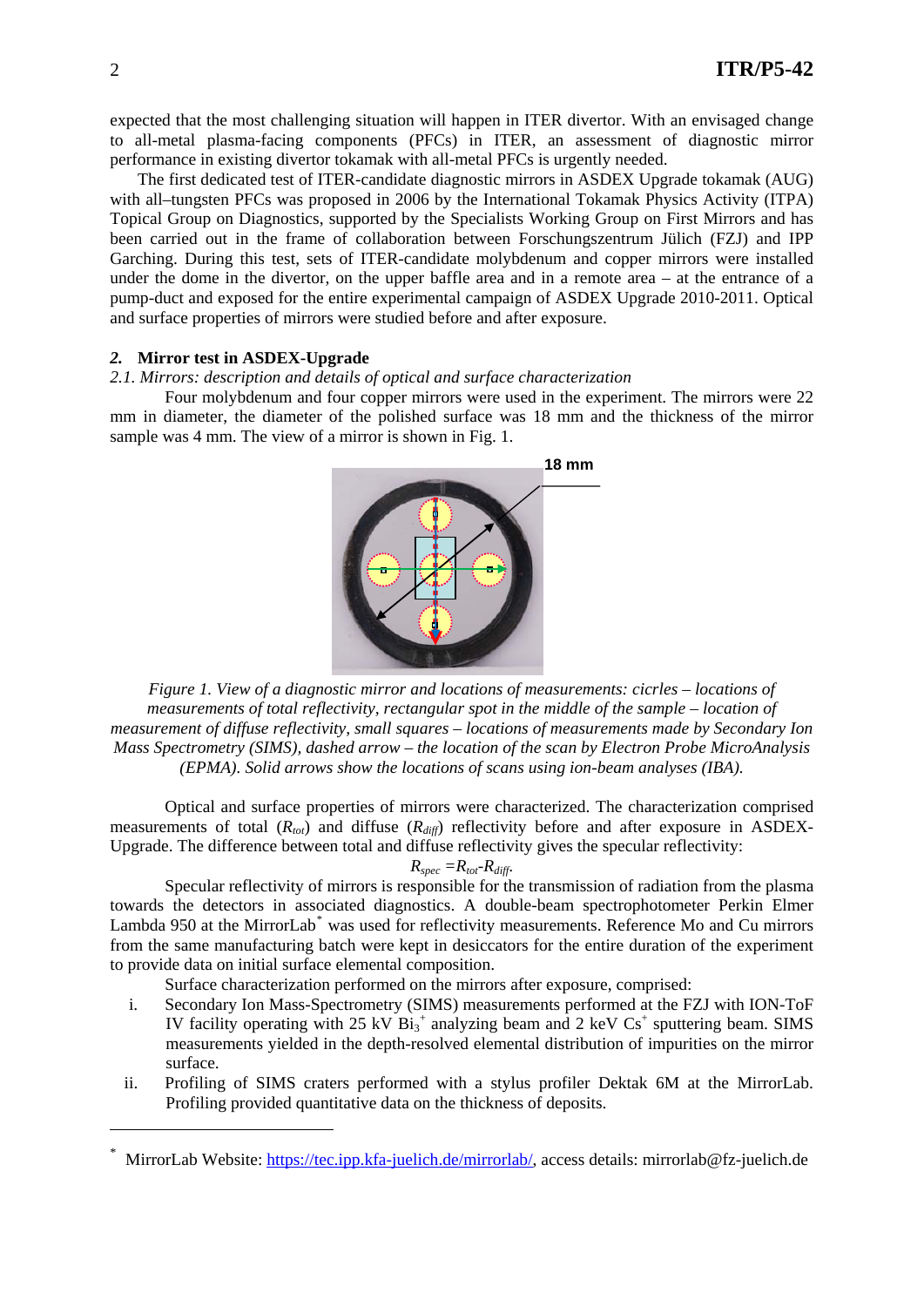- iii. Measurements of areal concentration of tungsten (W), boron (B), oxygen (O) and carbon (C) were performed using the Electron Probe MicroAnalysis (EPMA) technique with CAMECA Camebax SX 50 facility at the RWTH Aachen operating with 10 µm electron beam.
- iv. Quantitative investigations of elemental composition of deposited layers were performed at the IPP Garching using ion beam analyses techniques (IBA). For investigations of carbon, deuterium and boron content, the Nuclear Reaction Analyses (NRA) were performed with 2.5 MeV <sup>3</sup>He<sup>+</sup> ions. For measurements of tungsten areal concentration, the Rutherford Back Scattering (RBS) technique was used with  $2.0 \text{ MeV}^4\text{He}^+$  ions.

The areal elemental concentration was determined with EPMA and IBA techniques by averaging corresponding measurements performed along the line scans shown in figure 1 with arrows. In addition, the reference Mo mirror was measured with EPMA and IBA techniques described above. Corresponding background levels of B, C and W were subtracted from results obtained during measurements made on mirrors exposed in ASDEX Upgrade. The locations of measurements are shown in figure 1.

#### *2.2. Installation in ASDEX Upgrade: mirror locations*

Pre-characterized copper and molybdenum mirrors were installed in pairs in the stainless steel holders. Each holder was fitted with custom-made active heater and a thermocouple for monitoring the mirror temperature. The scheme of the mirror locations is provided in Figure 2. One holder (5/1) installed on the upper baffle of the AUG with mirrors facing the plasma. Two mirror holders were installed under divertor dome: one holder was facing the inner divertor (2), whereas the other one (3) was installed facing the outer strike-point. One holder (4) was installed at the entrance of the pumpduct located just behind the outer divertor. This was made to investigate the effect of the long-term exposure on the mirrors distant from the plasma.



*Figure 2. Locations of holders with mirrors in ASDEX Upgrade (shown with green wedges): 5/1 – upper baffle facing the plasma, 2 – inner divertor, facing inner leg, 3 – outer divertor facing the outer strike point and 4 – pump-duct. Each holder contains one copper and one molybdenum mirror. Locations of non-heated Si samples are shown with red squares. The strike-point coordinate (Scoordinate) in divertor is shown with bold red line. Coordinate S=0 m is located at the inner divertor, S=1.46 m is located at the outer one.* 

In addition, forty two silicon (Si) samples were exposed under the dome of the AUG divertor. Some of these samples were exposed nearby the mirrors. Si samples were not actively heated during the exposure in ASDEX Upgrade.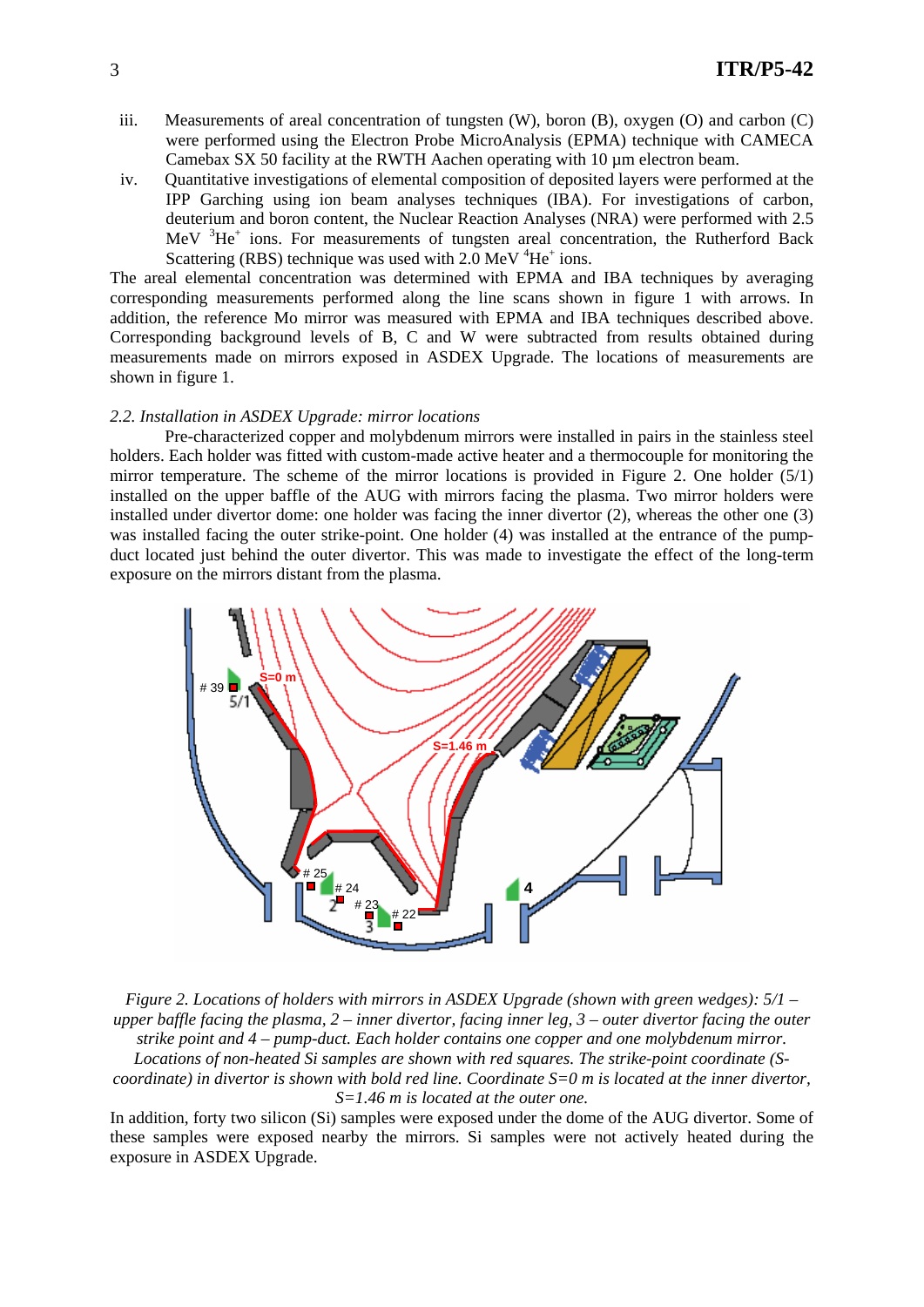#### *2.3 Mirror exposure in ASDEX-Upgrade*

The mirrors were exposed in ASDEX Upgrade for nearly nine months from December 2010 till August 2011. In total, the exposure time was about 5360 seconds in divertor configuration. Seven boronizations were carried out in ASDEX Upgrade during the exposure period. The mirrors were permanently heated and their temperature was kept between  $145^{\circ}$ C and  $165^{\circ}$ C to approach the conditions expected for mirrors in ITER located below the dome. These mirrors are expected to be heated by neutrons and secondary gammas to about  $120^{\circ}$ C assuming an active cooling [2].

# **3. Results of exposure in ASDEX Upgrade**

# *3.1. Visual observations*

After the exposure, mirrors were dismounted from the holders and inspected. The view of the mirrors after exposure is shown in figure 3. The majority of the mirrors were affected by deposition. Visibly the largest deposition was found on mirrors located under the dome and facing the outer strike point. The smallest, hardly visible deposition was observed on the mirrors mounted in the pump-duct. On baffle, dome and pump-duct mirrors the deposition pattern was fairly homogeneous, which may imply the deposition by neutrals as observed earlier in ASDEX Upgrade [3]. In contrast, the deposition pattern on the mirrors exposed under the dome facing the outer strike point was significantly inhomogeneous. Such an inhomogeneous deposition may be due to the direct view of the mirror 3 to the outer strike point acting as an impurity source [4].

| Mirrors/Location | 5/1          | $\overline{2}$                        | 3                                         | $\overline{4}$ |
|------------------|--------------|---------------------------------------|-------------------------------------------|----------------|
|                  | Upper baffle | Dome,<br>facing the inner<br>divertor | Dome, facing<br>the outer strike<br>point | Pump-duct      |
| Mo               |              |                                       |                                           |                |
| Cu               |              |                                       |                                           |                |

*Figure 3. View of molybdenum and copper mirrors after exposure in ASDEX Upgrade* 

#### *3.2. Optical and surface characterization*

All exposed mirrors demonstrated a decrease of their specular reflectivity. The strongest decrease, ~ 55% maximum at the wavelength 550 nm, was detected on molybdenum mirrors facing the outer divertor. On copper mirrors the strongest decrease of  $\sim$  35% was detected at the wavelength of 500 nm. The least decrease, ~9% maximum at the wavelength 220 nm, was observed on the molybdenum mirrors installed in the pump-duct. The characteristic behavior of specular reflectivity as a function of the wavelength on the example of molybdenum mirror 3 exposed under the dome facing outer strike point and pump-duct mirror is provided in figure 4. It should be also noted, that the reflectivity of the mirror 3 demonstrated the decrease over the whole measured wavelength range. This observation is in contrast with previous studies made in tokamaks with carbon plasma-facing components, where the ultraviolet (UV) and visible (VIS) wavelength ranges were affected the most, and the smallest changes were usually detected in NIR region. The most possible reason for such an unexpected decrease is a new elemental composition of the deposits formed on the mirror after the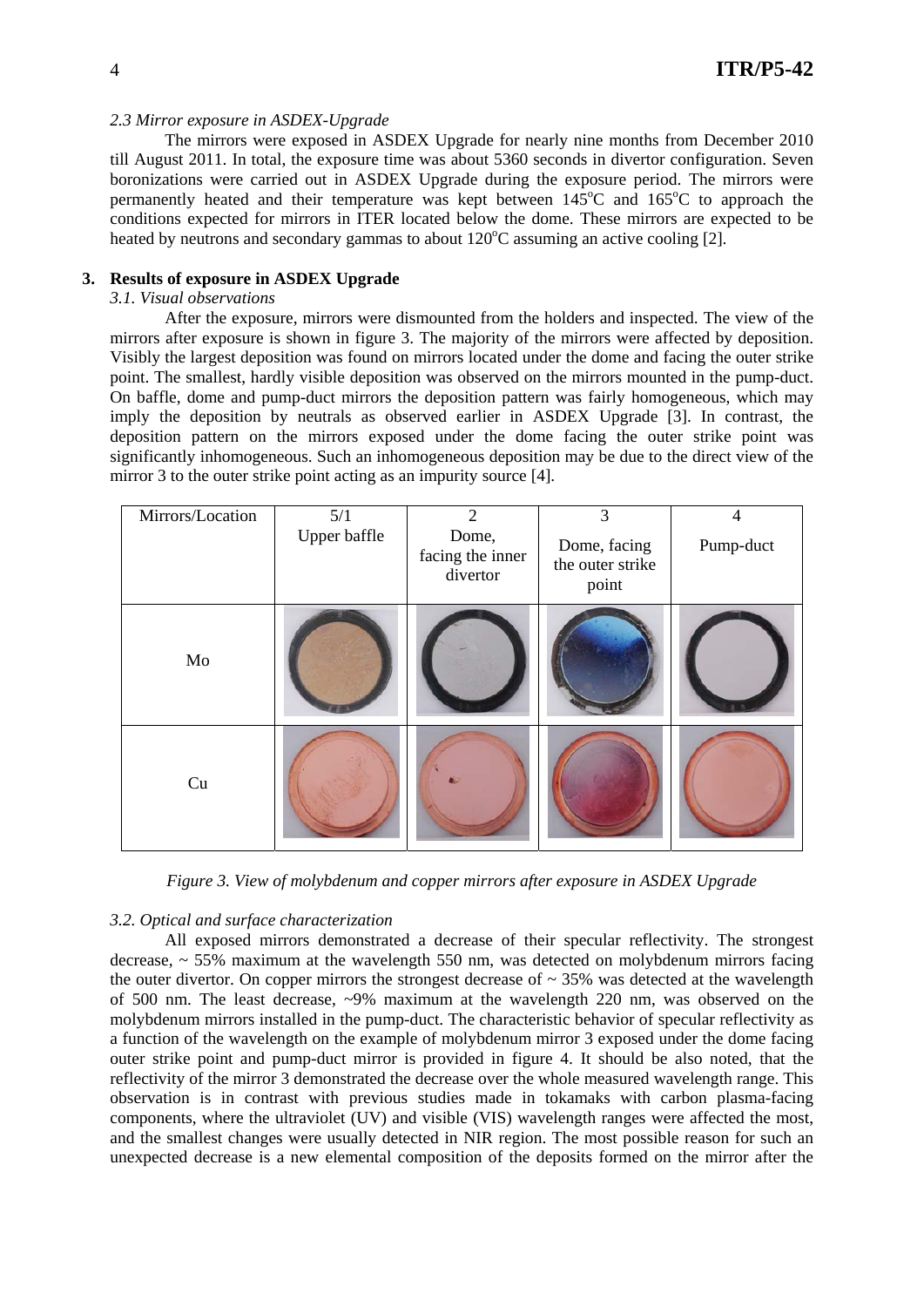exposure in 2010-2011. The change to all tungsten PFCs in ASDEX Upgrade obviously affected the elemental composition of deposits as described in details later in this paper.



*Figure 4. The evolution of the specular reflectivity of molybdenum mirrors as a function of the wavelength: a) for the mirror exposed under the dome facing the outer strike point and b) for the mirror exposed at the pump-duct.* 

SIMS investigations were performed on all mirrors after exposure. Each mirror was measured at five locations, shown on figure 1. The main elements constituting the deposit both on copper and molybdenum mirrors were found to be oxygen, deuterium, tungsten oxide and boron. Since very similar deposits were detected on the copper and molybdenum mirrors we will focus our subsequent analysis on molybdenum mirror samples. An example of the SIMS depth profile from the mirror exposed under the dome facing the outer strike point is shown in figure 4. From the depth profile, it can be concluded that the deposit constituents are mainly tungsten oxide (curve  $WO_3$ ) and boron (curve B) with a minor fraction of carbon (curve C). Slight traces of molybdenum oxides are also noticed (curve MoO3). Oxidation of molybdenum at the interface between the bulk material and the deposit was detected on all mirrors. Having analyzed the location of molybdenum oxide peaks the conclusion can be made that the molybdenum oxidation happened prior to exposure in AUG, mainly because of the air storage of the mirrors immediately before installation.



*Figure 5. Elemental distribution along the depth of the deposit formed on molybdenum mirror located under the dome facing the outer strike point. The deposit thickness is approximately 70 nm* 

EPMA measurements were made on all mirrors as line scans along the mirror surface (figure 1). According to the results of these measurements, most of the deposition was detected on mirrors facing the outer strike point. Remarkably, carbon was present in almost all deposits. The highest areal carbon atom concentration of  $\sim 2*10^{16}$  at/cm<sup>2</sup> was detected on the mirrors facing the outer divertor, whereas tungsten and boron concentrations exceeded 4.7 $*10^{16}$  at/cm<sup>2</sup> and 6.8 $*10^{16}$  at/cm<sup>2</sup>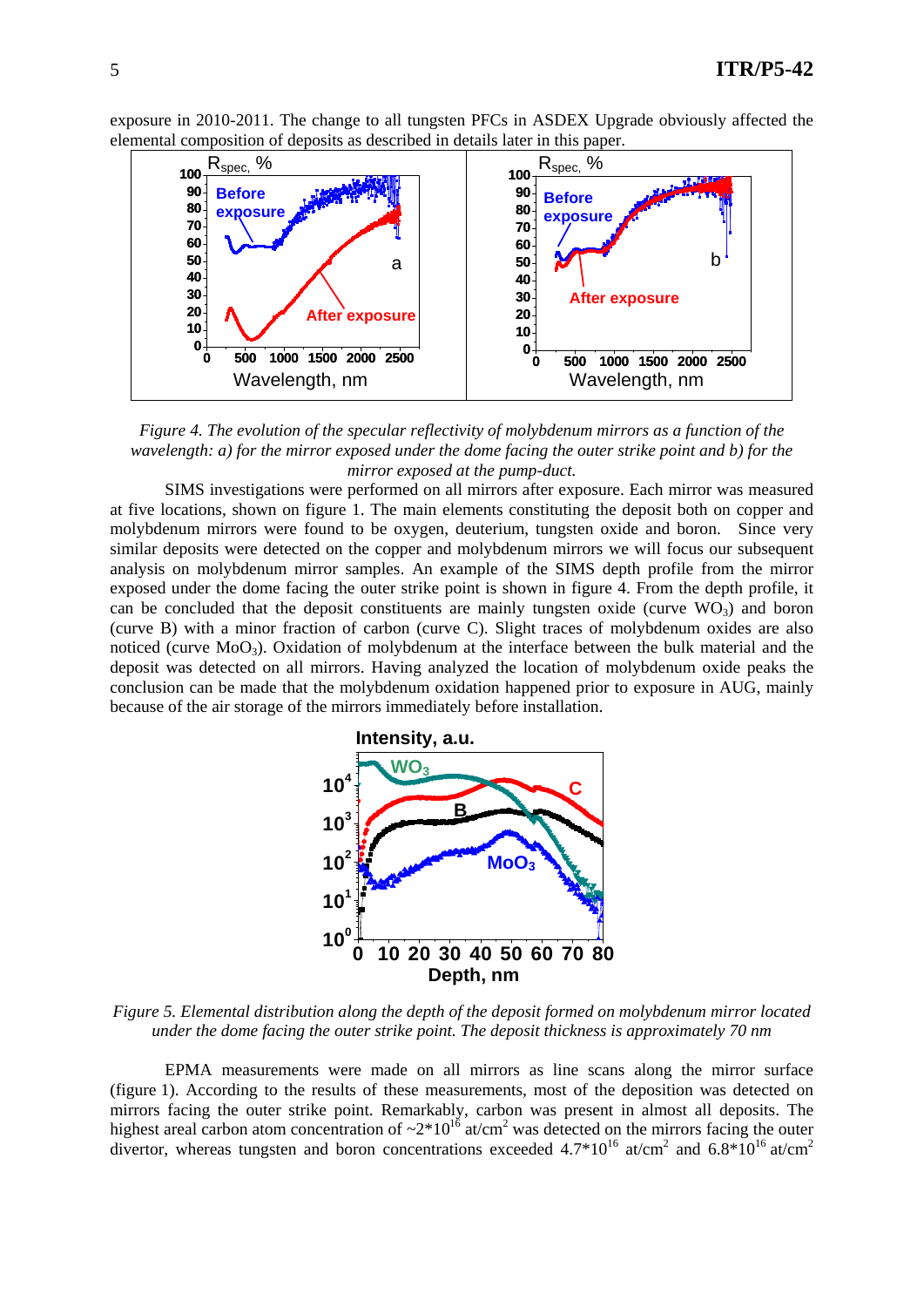correspondingly on the same mirror. Therefore, carbon does not any longer represent the major fraction of the deposit.

The areal elemental concentration of deposits measured on the molybdenum mirrors by the EPMA and IBA techniques is presented in table 1. The IBA results qualitatively confirm EPMA findings, showing low deposition levels  $(< 70 \text{ nm}$ ) and confirming the minor contribution of carbon in the formed deposits. It should be noted that the measured levels of impurities on the majority of the samples were about  $10^{16}$  at/cm<sup>2</sup> or lower, corresponding to the deposition thickness of less than 10 nm These low levels gave difficulties for reliable detection and this is probably the reason for the quantitative deviations of the IBA and EPMA results observed on some samples.

| Mirror samples<br>$(145^{\circ}C - 165^{\circ}C)$ | B, $10^{16}$ at/cm <sup>2</sup> |            | C, $10^{16}$ at/cm <sup>2</sup> |            | W, $10^{16}$ at/cm <sup>2</sup> |            |
|---------------------------------------------------|---------------------------------|------------|---------------------------------|------------|---------------------------------|------------|
|                                                   | <b>EPMA</b>                     | <b>IBA</b> | <b>EPMA</b>                     | <b>IBA</b> | <b>EPMA</b>                     | <b>IBA</b> |
| $5/1$ inner baffle                                | 0.1                             | 1.0        | $\mathbf{0}$                    | 0.6        | 0.5                             | 0.2        |
| 2 dome facing<br>inner divertor                   | 0.3                             | 0.7        | 0.7                             | 0.5        | 0.4                             | 0.1        |
| 3 dome facing<br>outer strike point               | 6.8                             | 8.9        | 1.9                             | 2.9        | 4.7                             | 4.9        |
| 4 pump duct                                       | 0.2                             | 0.2        | 0.0                             | 0.5        | 0.3                             | 0.1        |

**Table 1.** Areal concentration of impurities on deposited layers measured on molybdenum mirrors by EPMA and IBA techniques.

#### **4. Analyses and extrapolations to ITER conditions**

*4.1.Impurity deposition and contamination of mirrors* 

The results of the first tests of ITER-diagnostic mirrors in the tokamak with all-metal PFCs revealed the degradation of all exposed heated mirrors due to impurity deposition. The main impurities constituting the deposits on mirrors were tungsten oxide, oxygen and boron. Carbon is not the dominant impurity on mirrors. Carbon detected in the deposits originates from residual carbonaceous deposits remaining in the plasma-shadowed areas after the change to tungsten plasma-facing components. An additional source of carbon might be the uncoated part of the graphite tiles, i.e. their rear sides or leading edges where hydrocarbons can be formed [5, 6]. Some of the gaps are exposed directly to plasma and become eroded. For the detailed investigation of elemental composition of deposit and the amount of deposited material, the co-exposure of Si samples has provided the crucially important information. The comparison of impurity deposition on the mirrors and their corresponding Si samples is provided in table 2.

At the upper baffle on the high field side, the deposition on the mirror 5/1 could be compared with contamination of Si sample # 39 which was mounted nearby. A factor of 3 reduction of carbon content was detected on the mirror. Some traces of tungsten were detected on the mirror and on Sisample, whereas boron and carbon content was reduced on the mirror due to the reasons explained later in the paper.

Impurity transport and the corresponding deposition in the sub-divertor structure under the dome is of particular interest for the mirrors. The respective scheme of mirrors and Si samples below the dome of ASDEX Upgrade is provided in the figure 2, the distribution of impurity areal concentration is presented in Figure 6. The quantitative comparison of impurity deposition on the mirrors and relevant Si-samples is shown in the table 2. For the direct comparison the IBA data was used.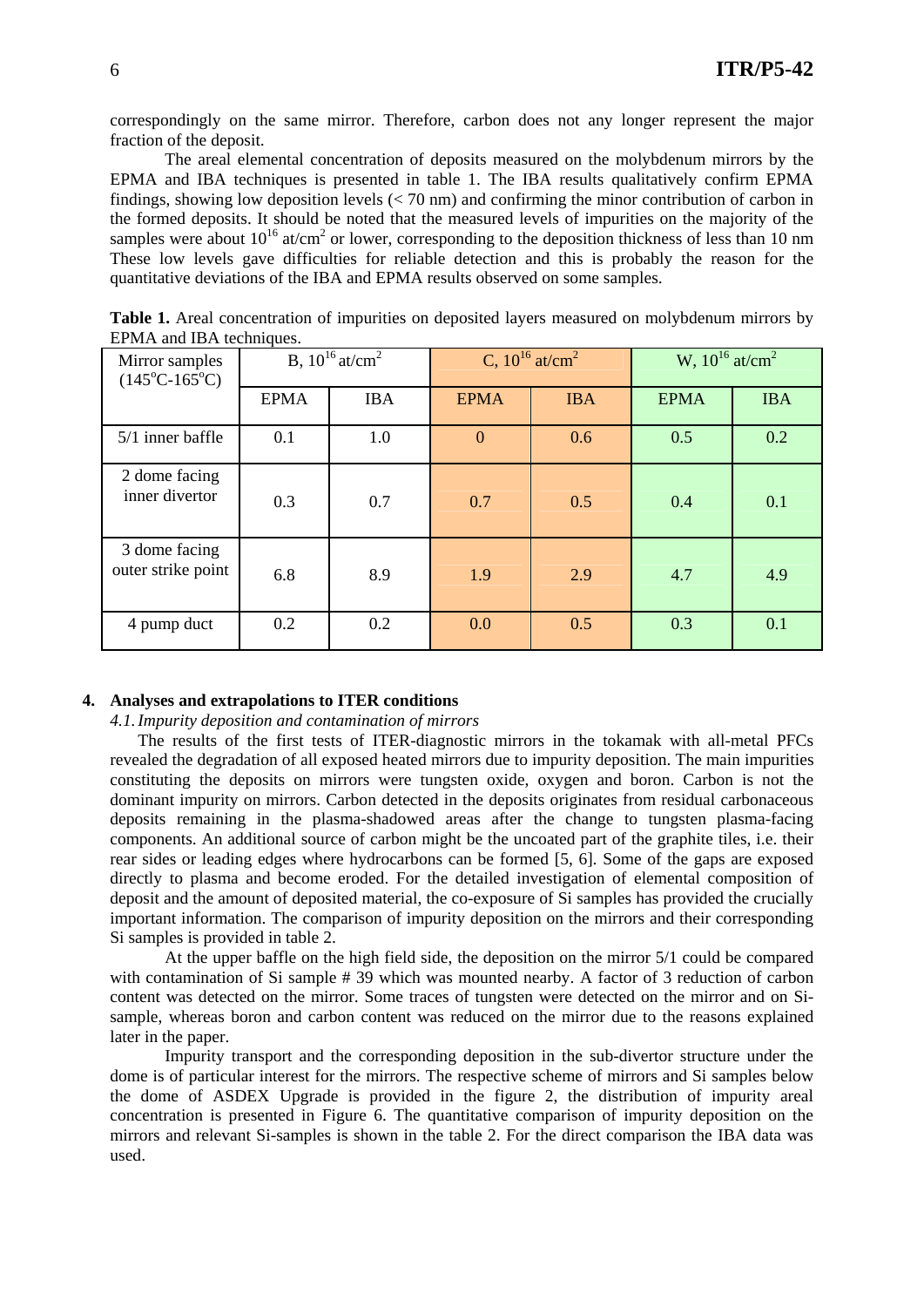The deposition in the inner divertor is the highest, as it can be deduced from the comparison of Si samples #24 and # 25 facing the inner divertor with samples # 22 and #23 installed towards the outer divertor (figure 6 and Table 2). Near the inner divertor, the deposition on non-heated Si samples is still obviously dominated by carbon as it can be seen on Si samples #24 and # 25. Remarkably, the carbon represents the non-dominant fraction on mirror 2 facing the inner divertor. The reason of almost complete suppression of carbon is the temperature-enhanced re-erosion of carbon deposits by hydrogenic atoms. The temperature effect has already been shown to have the highest impact on the deposition efficiency in divertor conditions. During earlier studies in ASDEX Upgrade by M. Mayer et al [4], the 40-fold decrease of carbon deposition was measured on Si samples heated up to 150°. The temperature effect on carbon deposition on the mirrors was demonstrated during studies in DIII-D where the temperature rise to  $165^{\circ}$ C was able to completely suppress the carbon deposition on the mirrors exposed in divertor [8]. The gradual decrease of deposition from the sample # 25 towards the sample # 24 agrees well with results of previous studies in ASDEX Upgrade showing the e-folding decay of deposit amount as the distance from the inner divertor increases [7]. Interestingly, deposits detected on the Si sample # 24 located behind the mirror reveal small, but still measurable amounts of boron and tungsten, whereas on the mirror 2 these elements were just above the background levels. Neither boron nor tungsten under experimental conditions was known to be prone to any kind of temperature-activated re-erosion. Most probably, the observed suppression of boron and tungsten is due to the substrate itself. The substrate effect in the divertor conditions with low energy radicals and atoms involves the complex surface chemistry and yet lacks the explicit physics understanding. The substrate effect is responsible for the "delay" in deposition: when the surface of a substrate is modified so far to accept and keep the impurity atoms on it – the deposition starts. As soon as the first several monolayers are deposited, the substrate does not play a role anymore: the particles are being deposited on the impurity layer. The dedicated studies were performed in the divertor of TCV, where the Si, W and Mo samples were exposed recessed under the divertor floor and under identical conditions. Two exposures were made: the shorter one lasting 223 discharges and the longer one lasting 820 discharges. After the shorter exposure, Mo samples revealed a factor 11 less deposition than the Si ones. After the longer exposure, the difference in deposition efficiency was less pronounced: Mo samples contained 6 times less deposition than the Si one [9]. It can therefore be expected, that the substrate effect reveals itself most explicitly at the very thin deposits of order of 1-5 nm, as in the case of mirror 2 and Si sample #24.

In contrast to the inner divertor, the deposition at the outer one is clearly dominated by boron and tungsten (figure 6 and Table 2). Such a difference between the inner and outer divertor is due to the fact, that the inner divertor is mostly detached whereas the outer one is mostly attached, contributing to the impurity source of sputtered tungsten from the PFCs while boron originates from regular boronizations. The mirror 3 facing the outer strike point shows the suppression of carbon deposition as compared with Si sample # 22. Such suppression was expected for a heated mirror and can also be enforced by the e-folding decrease of deposit thickness as the distance from the outer strike point increases. When compared with the samples # 23 located behind the mirror 3, no significant reduction of boron or tungsten was detected on the molybdenum mirror due to the substrate effect as it was observed for the mirror 2 located in the inner divertor. This is, however, not surprising, since the mirror 3 contained 12 times more boron and more than 40 times more tungsten than the mirror 2: this means that the deposition is started and then substrate effect levels-off with increase of deposit thickness.

It is important to compare the total deposition observed during the present exposure with earlier results obtained when ASDEX Upgrade was operating with carbon target plates. A set of heated samples was exposed facing the outer strike point for the experimental campaign 2002-2003 at the location identical to that of mirror 3. The sample heated to  $150^{\circ}$ C had a carbon deposit density of  $2*10^{17}$  at/cm<sup>2</sup>, which is ten times higher than the density of carbon detected on the mirror 3. A measured 10-fold decrease in deposition carbon is due to change to all-tungsten PFCs in ASDEX Upgrade. At the same time, during the exposure 2010-2011, the carbon was a minor fraction of the deposit. The total deposition of carbon, boron and tungsten yields to  $1.67*10^{17}$  at/cm<sup>2</sup>, which is only 17% less than the total deposition measured after the campaign 2002-2003.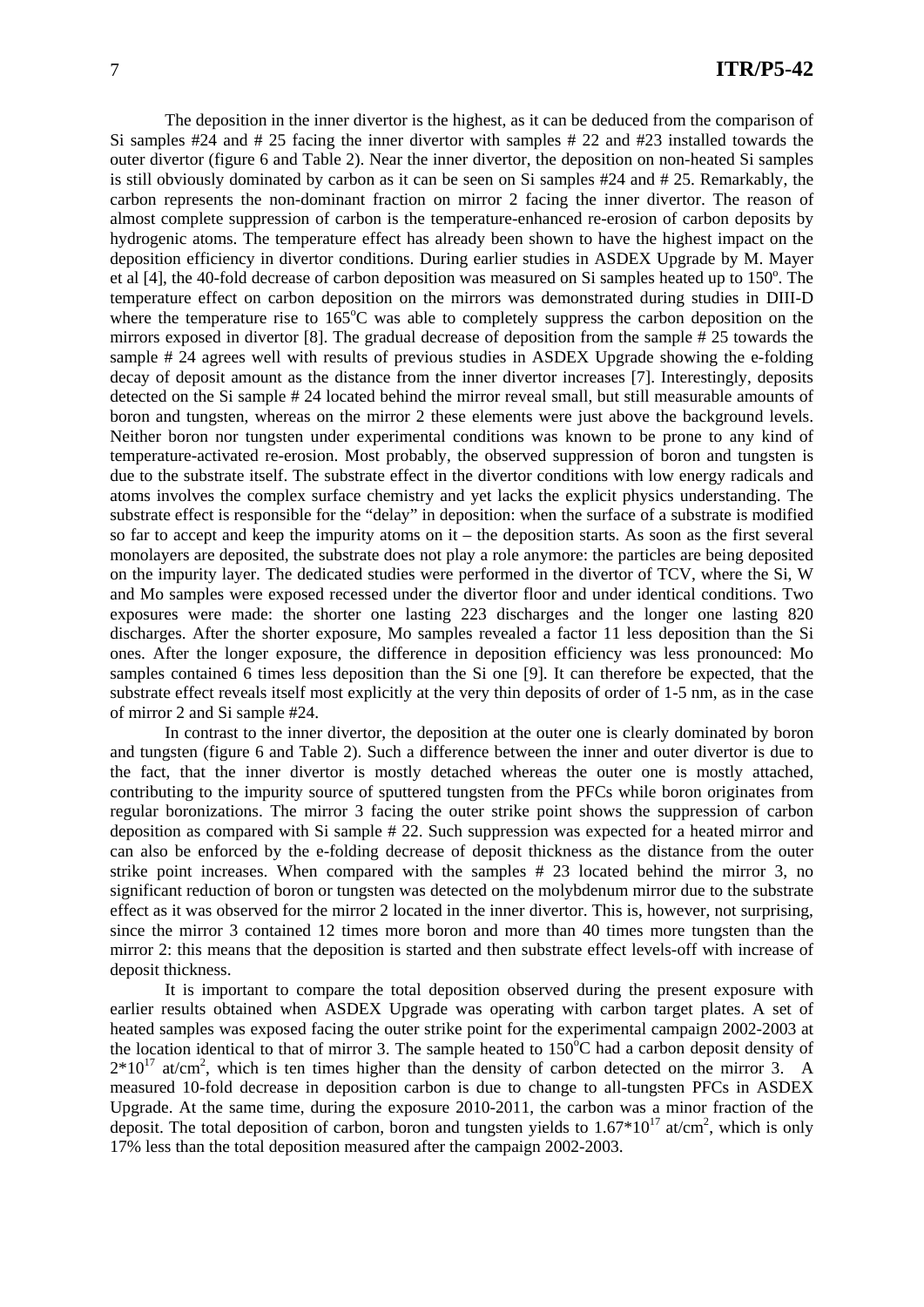

*Figure 6. Comparison of deposition on the mirrors (2 and 3) and Si samples (#22-#24) exposed under the dome and facing the inner (a) and outer (b) divertor plates.* 

# *4.2.Impact of exposure on mirror reflectivity*

The reflectivity of all exposed mirrors was degraded. The strongest degradation was detected on mirrors facing the outer strike point, the least – on the plasma-remote mirrors installed in the pumpduct. The strongest decrease of reflectivity was detected in the UV and VIS wavelength range 250- 1000 nm. The near infrared wavelength range of 1000-2500 nm is less vulnerable to deposition. Slight oxidation of molybdenum mirrors happened prior to exposure as evidenced from SIMS and analyses of mirror reflectivity. This oxidation accounts for initial drop of reflectivity not exceeding 5-7% at it its maximum at 250 nm.

| <b>rapic 2.</b> Comparison or deposition on mory odenum mirrors and corresponding pr-samples |               |                                         |                                 |                     |  |  |
|----------------------------------------------------------------------------------------------|---------------|-----------------------------------------|---------------------------------|---------------------|--|--|
| Mirror sample                                                                                | Corresponding | <b>B</b> , $10^{16}$ at/cm <sup>2</sup> | C, $10^{16}$ at/cm <sup>2</sup> | W, $10^{16}$ at/cm2 |  |  |
| #                                                                                            | Si sample #   | Mirror / Si-sample                      | Mirror / Si-sample              | Mirror / Si-sample  |  |  |
| $5/1$ inner<br>baffle                                                                        | 39            | 1.0 / 2.2                               | 0.6 / 1.7                       | 0.2 / 0.2           |  |  |
| 2 dome facing<br>inner divertor                                                              | 25            | 0.7 / 55.0                              | 0.5/100                         | 0.1 / 1.8           |  |  |
|                                                                                              | 24            | 0.7 / 3.8                               | 0.5/22                          | 0.1 / 0.6           |  |  |
| 3 dome facing<br>outer strike<br>point                                                       | 23            | 8.9 / 5.2                               | 2.9/2.2                         | 4.9/3.8             |  |  |
|                                                                                              | 22            | 8.9/41.0                                | 2.9/14.7                        | 4.9 / 17.0          |  |  |

**Table 2.** Comparison of deposition on molybdenum mirrors and corresponding Si-samples

# *4.3.Extrapolation to ITER conditions*

Any kind of extrapolation of the experimental results obtained on the present-day machines to ITER conditions is not straightforward, since multiple significant operational and performance parameters in ITER by far exceed those from the present day fusion devices. The present mirror experiment in AUG is not an exclusion. However, excellent diagnostic coverage makes it possible to relate exposure parameters like fluxes to those expected in ITER and to try to extrapolate the observed phenomena to ITER conditions. Averaged fluence onto the divertor provides a good figure of merit for such an extrapolation. In ASDEX Upgrade, an array of flush-mounted Langmuir probes is installed in the inner and outer divertor. The distribution of fluence along the divertor area as measured with probes is plotted in figure 7. The corresponding values of expected fluence in the ITER divertor are provided in [10, 11]. Due to the fact that the inner divertor in ASDEX Upgrade is almost always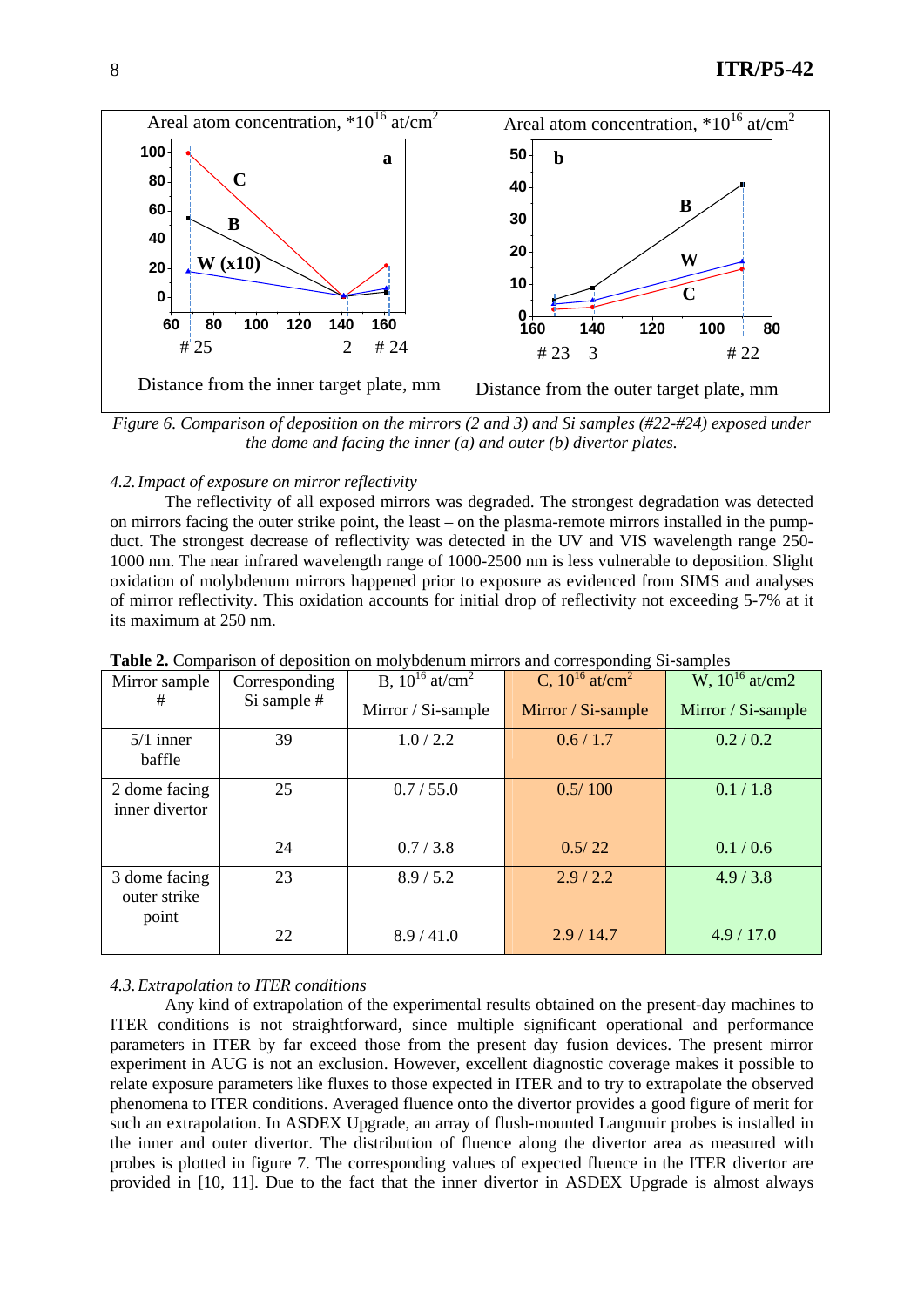detached yielding to the underestimated fluxes, it was decided to use the data from outer divertors only for this direct comparison.

Averaging of measured fluence over the outer divertor target of ASDEX Upgrade leads to the mean ion fluence of  $5.6*10^{25}$  ion/m<sup>2</sup> during the whole experimental campaign 2010-2011. The respective estimate using data [11, 12] for the ITER outer divertor (case1514, F57 configuration) yields an averaged flux of  $6.3*10^{22}$  ion/m<sup>2</sup> which results in fluence  $2.5*10^{24}$  ion/m<sup>2</sup> for one 400 s standard ITER discharge. Comparing obtained fluence values, a simple estimate can be made, that the exposure in ASDEX Upgrade in terms of fluence onto the divertor corresponded to about 22 ITER discharges.

Using this estimate, further assessment of deposition on the mirrors could be made. For a standard ITER operation scenario with 1000 discharges per year, using tungsten and boron deposition as a representative choice, neglecting possible deposition mitigation measures, we may expect deposits with the thickness of about 200-400 nm in remote areas and up to 1500-3000 nm for the mirrors located under the dome and facing target plates. These are intolerable levels of mirror contamination.



*Figure 7. Distribution of ion fluence and the strike point position during experimental campaign 2010-2011 in ASDEX Upgrade. Strike point S-coordinate is plotted in Figure 2.* 

#### **5. Conclusions and outlook**

The optical properties of mirrors exposed under the dome, at the upper inner baffle and in the pump-duct of ASDEX Upgrade have been found to be degraded, despite the use of of active heating of the mirrors, which is known to provide an efficient mitigation of deposition of carbonaceous species [4, 8]. The fact that despite the increased temperatures, the deposition was not fully suppressed outlines the necessity in development of techniques for active mirror cleaning, especially from noncarbon metallic contaminants in ITER.

Present R&D efforts on diagnostic mirrors foresee several passive and active techniques for deposition mitigation. Passive techniques comprise among others, the use of shutters and implementation of shaped diagnostic ducts with baffles. Active techniques envisage *in-situ* mirror cleaning for an active recovery of the mirror surface from deposits. For most of the ITER diagnostic systems, the exploration and integration of mitigation techniques has already started. The application of the deposition mitigation and active recovery techniques will most likely relieve the issue of the mirror lifetime. Despite the undertaken efforts, risks of the failure of divertor diagnostics remain. Back-up measurement channels even with reduced measurement capability to be used in case the failure of main viewing optics should be assessed as an option to ensure reliable operation of optical divertor diagnostics in ITER.